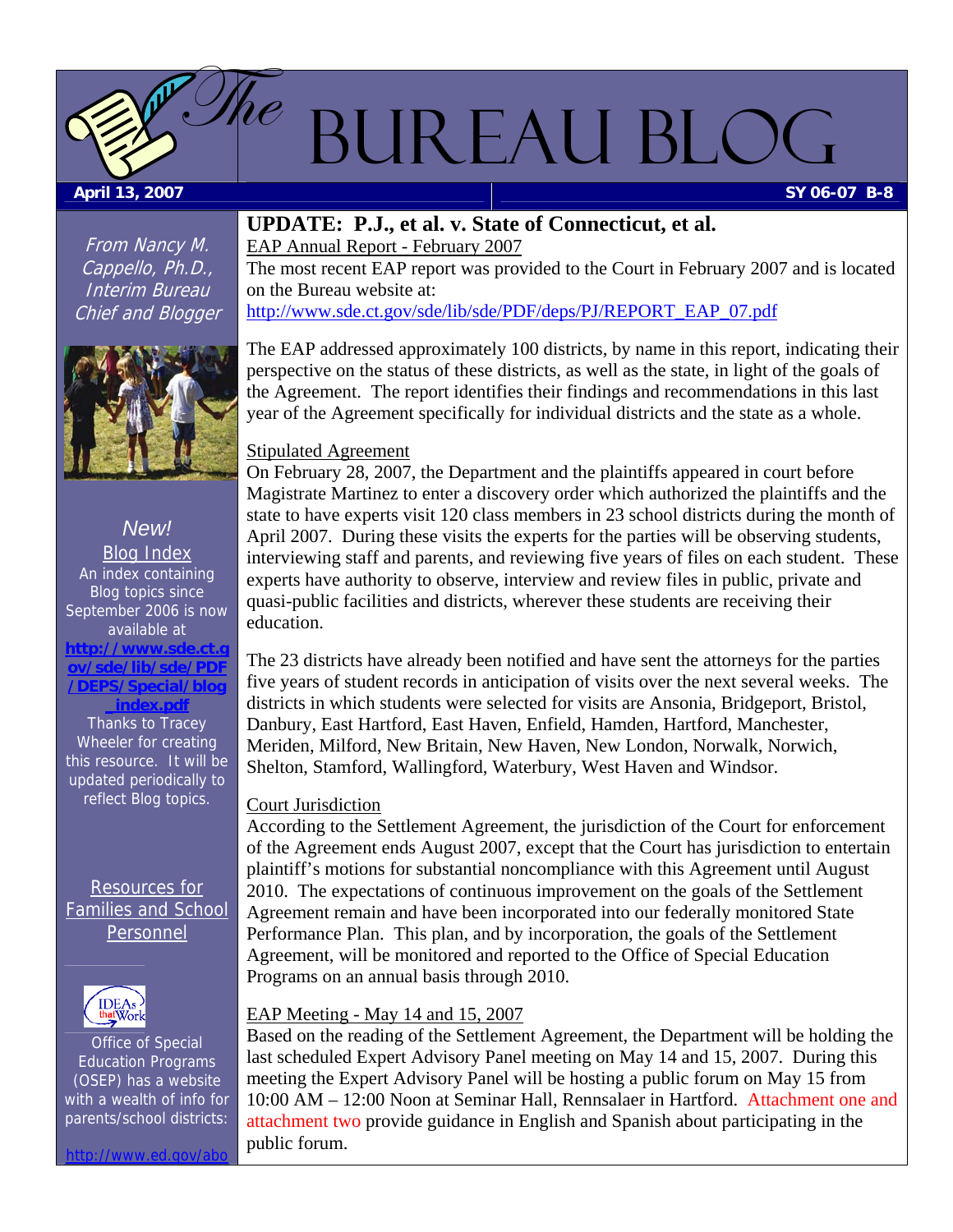#### ut/offices/list/osers/ose p/index.html

Public and Parent Reporting Requirements: NCLB and IDEA Regulations

This In-Depth Policy Analysis lists the requirements in the "No Child Left Behind" and the Individuals with Disabilities Education Act regulations separately. State reports, additional public information and reporting to parents are each explained separately for IDEA regulations. Similarities and differences between NCLB and IDEA and concluding remarks are included.

#### n://projectforum. cs/PublicandPare oortingRequire [ents-](http://projectforum.org/docs/PublicandParentReportingRequirements-NCLBandIDEARegulations.pdf)**CLBandIDEARequlat** [ons.pdf](http://projectforum.org/docs/PublicandParentReportingRequirements-NCLBandIDEARegulations.pdf).





### **Transition Updates**

1**.** Postsecondary Goals and Objectives - IDEA 2004 specifies that during the transition planning process (beginning not later than the first IEP to be in effect when a student turns 16 or younger, and updated annually thereafter), the IEP **must** include appropriate, measurable postsecondary goals based upon age appropriate transition assessments related to training, education, employment and, where appropriate, independent living skills [34 CFR §300.320(b)]. In a recent publication, the National Secondary Transition Technical Assistance Center (NSTTAC) reported that: **"***To comply with the regulations and the law [IDEA 2004], the Office of Special Education Programs (OSEP) is recommending that students have at least one postsecondary goal that covers the areas of education OR training, employment, and, if appropriate, independent living [skills]*." While OSEP is allowing for <u>one</u> postsecondary goal as long as both areas are covered (education or training **AND** employment), NSTTAC suggests that having two separate goals might be more clear and easier to track and measure.

2. Summary of Performance (SOP) – Under IDEA 2004, districts must provide all students who will be graduating from secondary school with a regular diploma, or who will be exceeding the age of eligibility for special education services, with a *summary of their academic achievements, functional performance, and recommendations to help meet a student's postsecondary goals* [34 CFR §300.305(b)(e)]. One purpose of the SOP is to develop a seamless transition assessment/documentation process that is understood and accepted by all stakeholders who might be working with a student in a post-school setting. Another goal of the SOP is to develop a combination of evaluations (recent or dated) with current functional assessment that will fulfill legal and practical post school needs to: 1) document a disability; 2) determine its impact on a major life function; and 3) develop reasonable accommodations (Kochhar-Bryant & Izzo, 2006).

In transition planning, students address gaps between their skill levels and a chosen career path via instruction, work experiences and accommodations. The SOP should articulate the degree to which these gaps still exist and the accommodations that close or narrow these gaps (Madaus, Bigaj, Chafouleas, & Simonsen, 2006). Ideally, the SOP should be completed via a group process, with input from a wide range of individuals, but not necessarily an IEP meeting. The SOP is available electronically and might be housed on an Intranet system which would be accessible only to district personnel. The SOP might also be used as a living, working document to help students with self determination and self advocacy skills by having them assist in its completion over the course of one or several years. In this case the SOP can function like a career or transition portfolio. For additional information on completing the SOP, check out *Career Development for Exceptional Individuals*, Fall 2006, 29 (2), the Journal of the Council for Exceptional Children's (CEC) Division on Career Development and Transition (DCDT).

For additional information on secondary transition, please contact Dr. Patricia Anderson at (860) 713–6923 or [patricia.anderson@ct.gov.](mailto:patricia.anderson@ct.gov)

**IDEA, 2007-2009, Part B, Section 611 and 619 Grant Applications**

The grant application for the 2007-2009 IDEA grants are now available on the State Department of Education's website for local school districts to complete and submit to the Bureau of Special Education by May 11, 2007. The purpose of these grant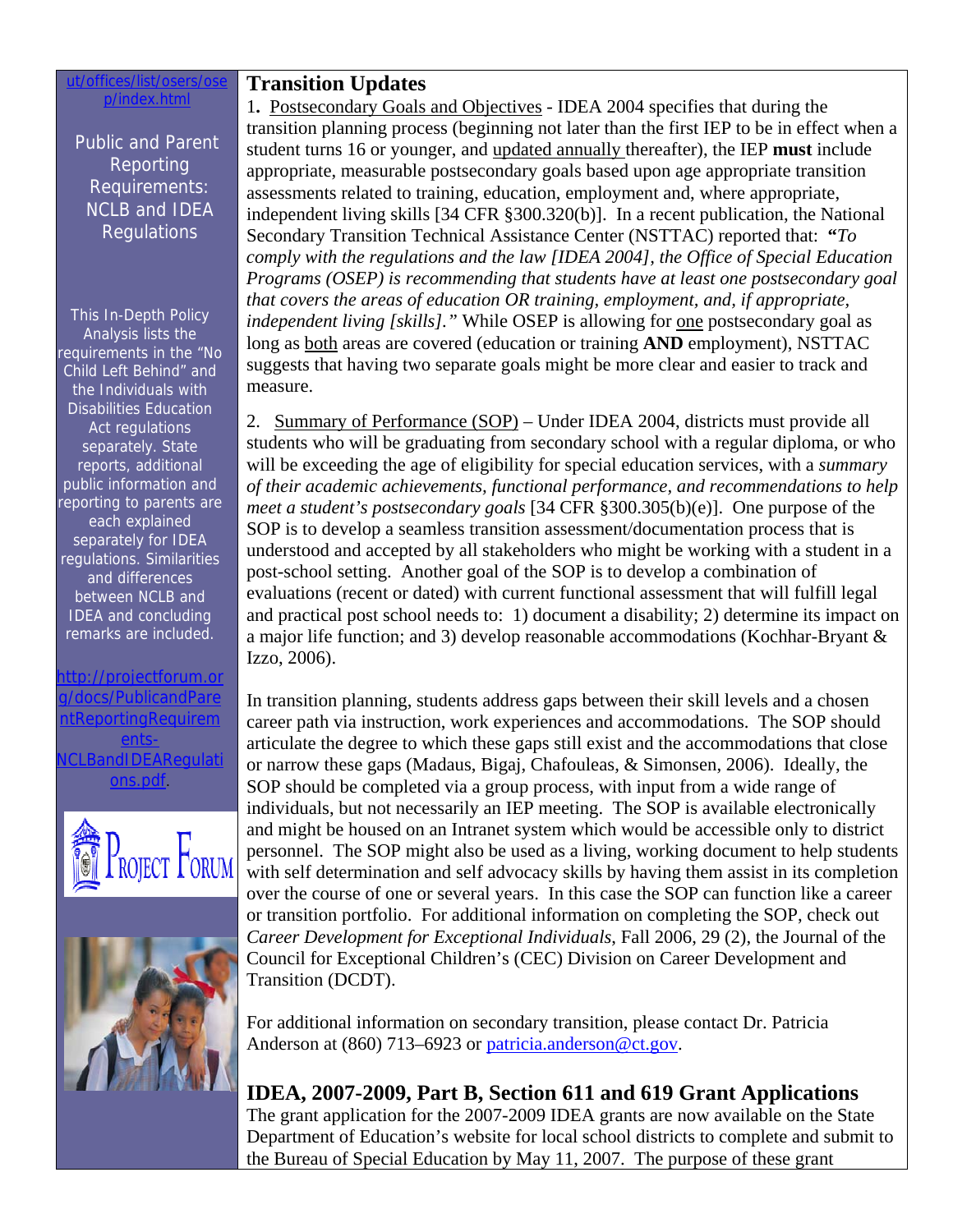programs is to provide local school districts federal entitlement funds to assist with the excess costs of providing special education and related services to children with disabilities.

Additional Resources:



Parent Training and Information center (PTI) CPAC 1-800-445-2722 (860) 739-3089 V/TDD [www.cpacinc.org](http://www.cpacinc.org/)





development and technical assistance offerings, contact State Education Resource Center (SERC) (860) 632-1485 [www.ctserc.org](http://www.ctserc.org/)

Please contact Brian J. Cunnane, Project Manager, IDEA funds, (860) 713-6919 or [brian.cunnane@ct.gov](mailto:brian.cunnane@ct.gov) for any questions.

# **What Is Assistive Technology?**

During the past few years, the amount of assistive technology devices has dramatically increased. Additionally, the National Instructional Materials Accessibility Standard (NIMAC), established at the federal level through the reauthorization of IDEA 2004, has brought the area of Assistive Technology (AT) into the forefront of special education. AT is defined as any item or piece of equipment that is used to increase, maintain or improve the functional capabilities of individuals with disabilities in all aspects of life.

There is a fairly new project in the area of AT which will assist districts and parents in securing, at possibly little or no cost, AT materials for communication, mobility, vision, hearing, activities of daily living (ADL), positioning/seating and recreation. This project has the capability of providing a Tech Mentor Program, low-interest loans for equipment and also, exchange of AT equipment. Please refer to the CT TECH ACT PROJECT (CTTAP) at [www.CTtechact.com](https://ctmail.ct.gov/exchweb/bin/redir.asp?URL=http://www.cttechact.com/) or [www.getATstuff.com](https://ctmail.ct.gov/exchweb/bin/redir.asp?URL=http://www.getatstuff.com/) for more information regarding this project.

# **State Performance Plan (SPP) and Annual Performance Report (APR)**

The SPP and APR will be disseminated to superintendents, special education directors, parent organizations, educational organizations, institutes of higher education and other state agencies in a few weeks. These documents are also posted on the website at [www.state.ct.gov](http://www.state.ct.gov/). The Focused Monitoring Stakeholder group is providing input in district APRs and the procedures for yearly local education agency (LEA) determinations and enforcement actions, pursuant to section 616 of IDEA. District APRs are in development and will be available later this year. If you have any questions, please contact Dana Colon at [dana.colon@ct.gov.](mailto:dana.colon@ct.gov)

# **U.S. Department of Education Announces Release of the "2% Regulations" For AYP Under NCLB**

The U.S. Department of Education announced the release of the "2% regulations" for AYP purposes under NCLB. These regulations allow states to develop modified academic achievement standards for a small group of students with disabilities (up to 2% will counted for AYP purposes) that are challenging and measure a student's mastery of grade level content, but are less difficult than grade level achievement standards. These assessments must cover grade level content and be aligned with state standards and they will be subject to a peer review process. These alternate assessments are intended for students with disabilities who are capable of achieving high standards (grade level content) but just not in the same time frame as other students. Modified academic achievement standards are intended to provide a more appropriate measure of these students' knowledge of grade level content.

A student's individualized education program (IEP) team will determine whether the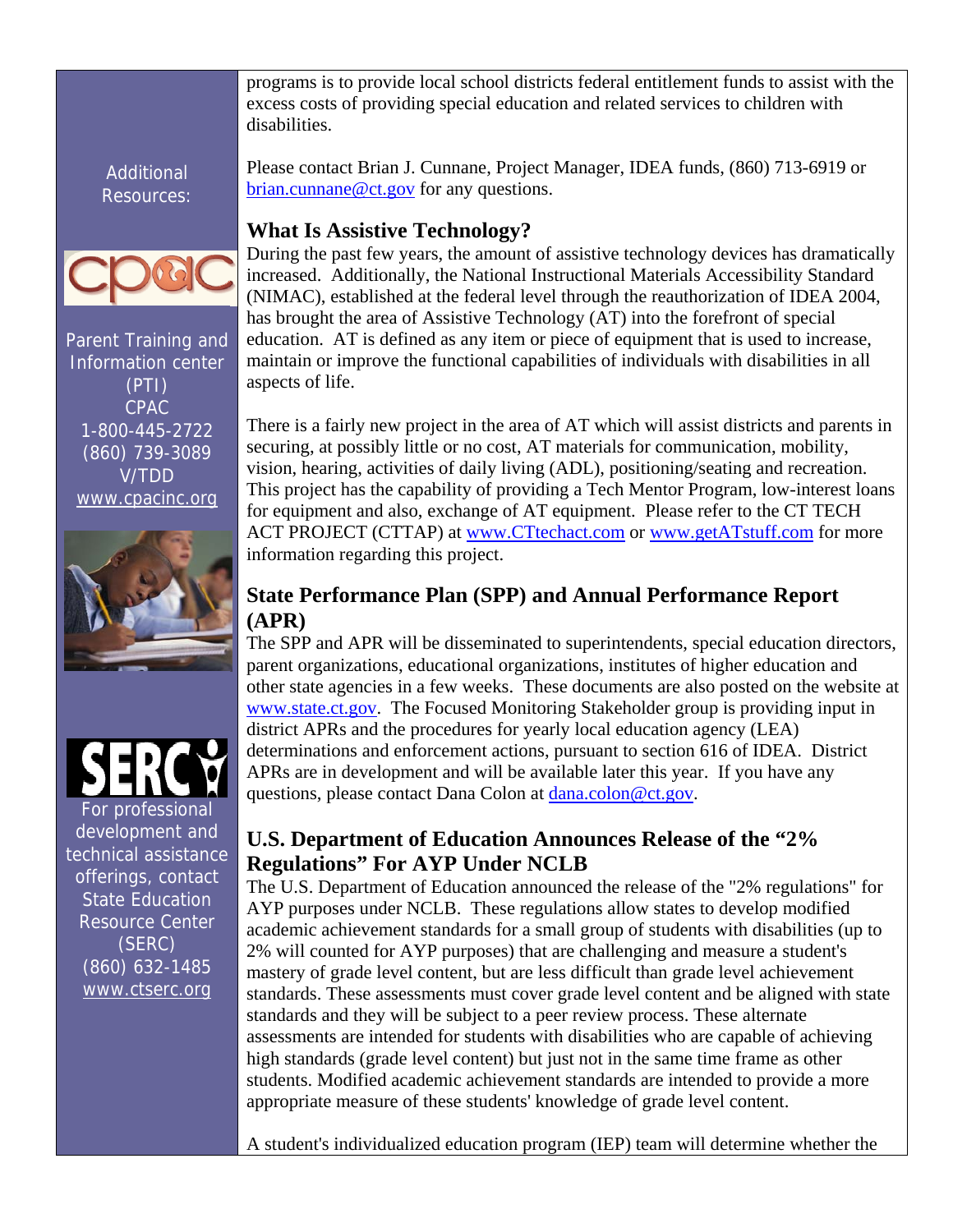

**Connecticut State Department of Education**  Bureau of Special Education 165 Capitol Avenue Hartford, CT 06106 Phone: 860-713-6910 Fax: 860-713-7051

#### **Mailing address:**

P.O. Box 2219, RM 369 Hartford, CT 06106- 2219 Visit us on the web at: [www.ct.gov/sde](http://www.ct.gov/sde).



student will be assessed based on modified academic achievement standards. States must develop guidelines for IEP Teams to ensure they are appropriately identifying students to be assessed under this 2% regulation. IEP goals that are based on gradelevel content standards must be included in the IEPs of students who are assessed based on modified academic achievement standards. The Department will be providing technical assistance and has already released the nonregulatory guidance.

The Department will host a meeting for interested states in July 2007 to discuss the development of these standards. For a copy of the regulations and the non-regulatory guidance, go to[:http://www.ed.gov/news/pressreleases/2007/04/04042007.html](http://www.ed.gov/news/pressreleases/2007/04/04042007.html)

## **Update on Resources**

The National High School Center has two new resources. As many Title I high schools approach their fifth year of failing to meet adequate yearly progress (AYP), many states and districts are struggling to navigate the new waters of school restructuring as required in such cases as the "No Child Left Behind Act" (NCLB) of 2001. *[States Progress Towards High School Restructuring](https://ctmail.ct.gov/exchweb/bin/redir.asp?URL=http://betterhighschools.org/pubs/)* outlines the provisions of the law related to restructuring and include strategies that states and districts are undertaking to meet their obligations under the law, particularly at the high school level. Included in the brief is a table that provides details regarding the steps involved leading up to restructuring, as well as a discussion of the five options schools must consider under their restructuring plan. *[National High School Center Publications](https://ctmail.ct.gov/exchweb/bin/redir.asp?URL=http://betterhighschools.org/pubs/)* describes current and forthcoming products by the National High School Center. Topics will include: Dropout Prevention; Transitions into High School; Transitions from High School to College and/or Work; Adolescent Literacy, Innovation and Improvement in High School; Course Rigor; and Strategies for Reaching All Learners. To download the Center's publications, go to: [http://betterhighschools.org/pubs/](https://ctmail.ct.gov/exchweb/bin/redir.asp?URL=http://betterhighschools.org/pubs/) 

On December 7-9, 2006, the Consortium for Appropriate Dispute Resolution in Special Education (CADRE) convened "On the Road to Agreement  $\sim$  IDEA 04  $\&$ More: the Fourth National Symposium on Dispute Resolution in Special Education." Presentation materials and other resources from the event are now available online at [http://www.directionservice.org/cadre/conf2006/resources.cfm.](https://ctmail.ct.gov/exchweb/bin/redir.asp?URL=http://www.directionservice.org/cadre/conf2006/resources.cfm)

The What Works Transition Research Synthesis Project has created a review of 50 research studies on educational interventions for youth with developmental disabilities aged 13-22. The results of the research showed promise for several educational interventions designed to teach youth life skills, such as personal care, recreation and community involvement. More information can be found at [http://www.nsttac.org/?FileName=what\\_works&type=1](https://ctmail.ct.gov/exchweb/bin/redir.asp?URL=http://www.nsttac.org/?FileName=what_works%26type=1)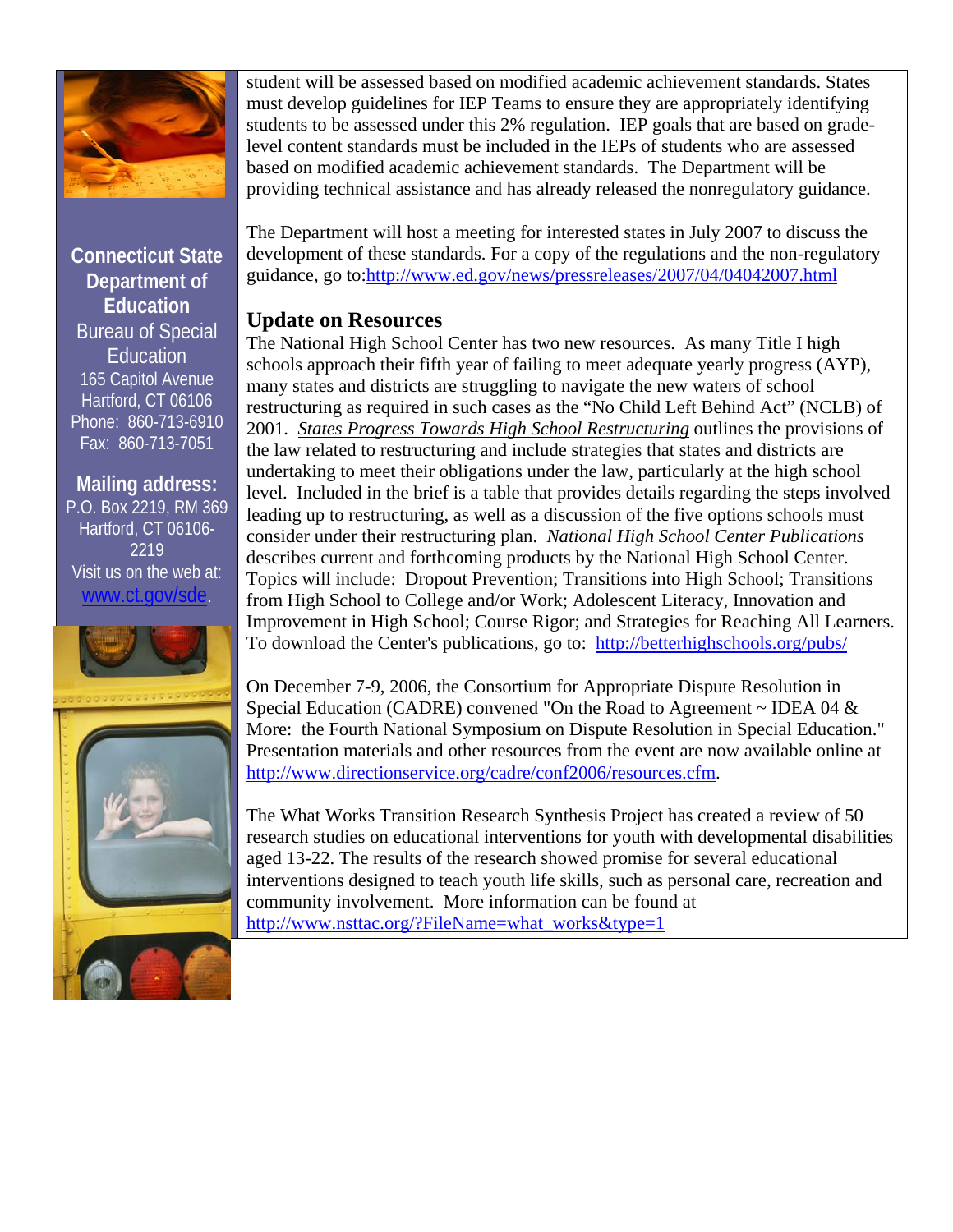<span id="page-4-0"></span>Attachment One

[Back to Blog](#page-0-0)

# Connecticut Expert Advisory Panel (EAP)

# P.J. et al. v. State of Connecticut et al. Settlement Agreement

The Connecticut State Department of Education (CSDE) invites parents, professionals or other interested parties to address the Expert Advisory Panel (EAP). The EAP was established to help the CSDE implement the settlement agreement. Speakers may present to the EAP for up to three (3) minutes on a first come, first serve basis. There will be a sign up sheet at the door for anyone interested in speaking to the EAP. The time for public comment will be limited to two (2) hours.

| Location: Rensselaer University, Hartford, CT |                                         |
|-----------------------------------------------|-----------------------------------------|
|                                               | Room-Seminar Hall (directions enclosed) |
| Date:                                         | Tuesday, May 15, 2007                   |
| Time:                                         | $10:00 - 12:00 \text{ PM}$              |

will be reviewed by the EAP at a later time. Submit to: Department If you prefer to submit your comments in writing, please limit them to two single-sided pages. If you would like to submit a video or DVD, please limit the submission to three minutes of footage. These of Education, Bureau of Special Education, P.O. Box 2219, Room 369, Hartford, CT 06145-2219, Attention: A.L. Thompson.



If you require special accommodations to attend this session, please contact Tracey at (860) 713-6931.